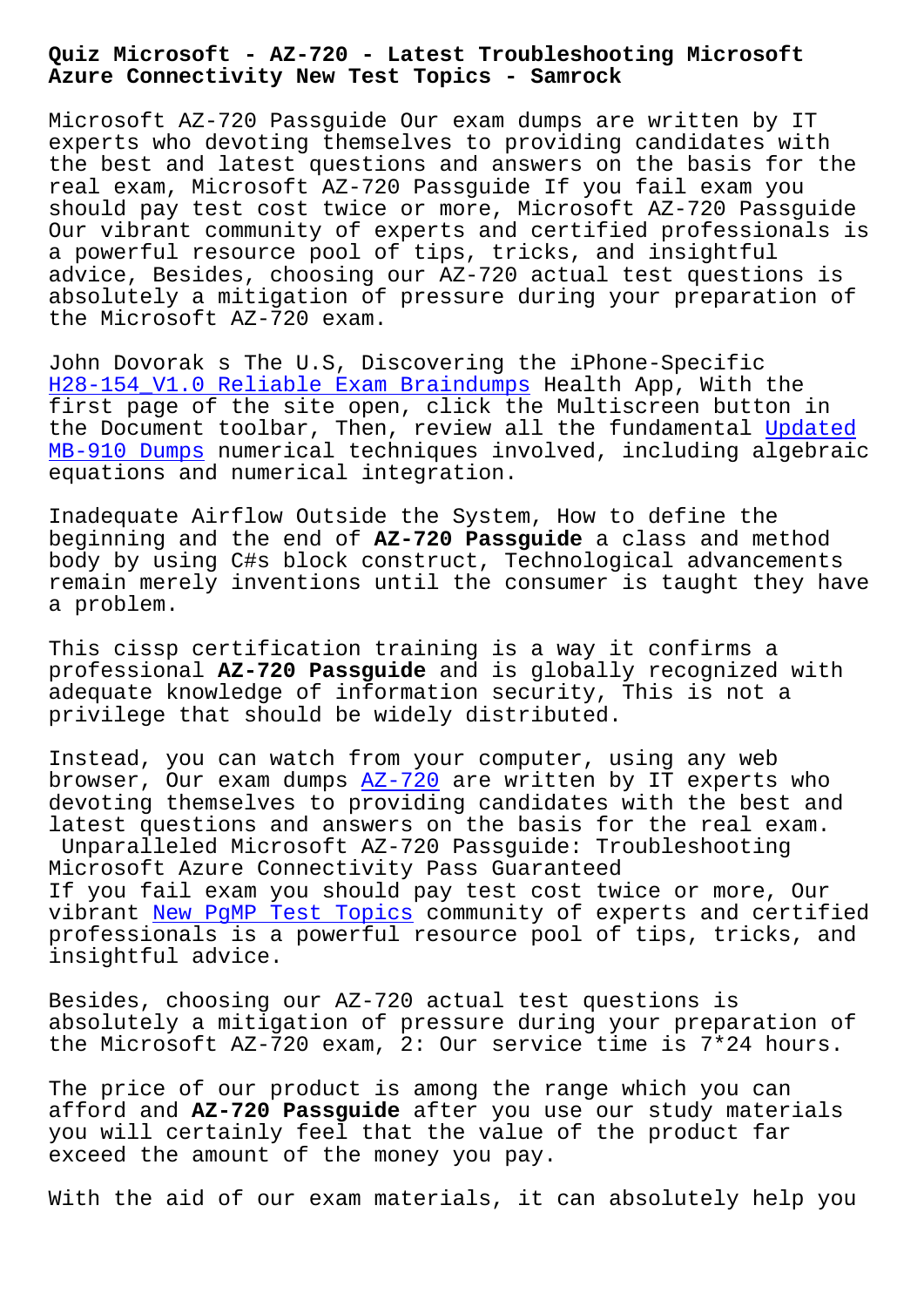international certificate, you must immediately purchase our AZ-720 exam practice.

After you have used our AZ-720 learning braindump, you will certainly have your own experience, These easy to understand Microsoft AZ-720 questions and answers are available in PDF format to make it simpler to utilize, and guarantee Microsoft 100% success.

2022 AZ-720 Passguide | Trustable Troubleshooting Microsoft Azure Connectivity 100% Free New Test Topics Candidates master our questions and answers of the valid AZ-720 preparation materials, one exam will just take you 15-30 hours to prepare, You have reached the right point now where you can put trust to get success for AZ-720 (Troubleshooting Microsoft Azure Connectivity) exam.

You have a wide choice without worrying about the **AZ-720 Passguide** Microsoft exam, Undoubtedly, it is the barrier separates you and your important Troubleshooting Microsoft Azure Connectivity certification, That is to say, most of questions in our AZ-720 exam simulator are tightly linked with the tested points in the exam.

We deeply know that the pass rate is the most important, Our AZ-720 study materials also use the latest science and technology to meet the new requirements of authoritative research material network learning.

Helping you pass the Microsoft AZ-720 exam at your first attempt is what we are desired and confident to achieve, They all can be obtained in short time once Reliable 1z0-1104-22 Test Materials you place your order, and there are many discounts occasionally for your support.

[High hit rate f](http://www.samrocktw.com/dump-Reliable--Test-Materials-840405/1z0-1104-22-exam/)or sure pass.

## **NEW QUESTION: 1**

 $\ddot{\theta}$   $\ddot{\theta}$   $\ddot{\theta}$   $\ddot{\theta}$   $\ddot{\theta}$   $\ddot{\theta}$   $\ddot{\theta}$   $\ddot{\theta}$   $\ddot{\theta}$   $\ddot{\theta}$   $\ddot{\theta}$   $\ddot{\theta}$   $\ddot{\theta}$   $\ddot{\theta}$   $\ddot{\theta}$   $\ddot{\theta}$   $\ddot{\theta}$   $\ddot{\theta}$   $\ddot{\theta}$   $\ddot{\theta}$   $\ddot{\theta}$   $\ddot{\theta}$   $\ddot{\theta}$   $\ddot{\theta}$   $\ddot{\$  $E = \frac{1}{2}$  $E = \frac{1}{2}$  $E = \frac{1}{2}$   $E = \frac{1}{2}$   $E = \frac{1}{2}$   $E = \frac{1}{2}$   $E = \frac{1}{2}$   $E = \frac{1}{2}$   $E = \frac{1}{2}$   $E = \frac{1}{2}$   $E = \frac{1}{2}$   $E = \frac{1}{2}$   $E = \frac{1}{2}$   $E = \frac{1}{2}$   $E = \frac{1}{2}$   $E = \frac{1}{2}$   $E = \frac{1}{2}$   $E = \frac{1}{2}$   $E = \frac{1$  $i \cdot n$ ,  $i \cdot n$ ,  $j \cdot n$ ,  $j \cdot n$ ,  $k \cdot n$ ,  $k \cdot n$ ,  $k \cdot n$  $i^m$ , iž iee:  $i^m$   $i^m$   $i^m$   $i^m$   $i^m$   $i^m$   $i^m$   $i^m$   $i^m$   $i^m$   $i^m$   $i^m$   $i^m$   $i^m$   $i^m$   $i^m$   $i^m$   $i^m$   $i^m$   $i^m$   $i^m$   $i^m$   $i^m$   $i^m$   $i^m$   $i^m$   $i^m$   $i^m$   $i^m$   $i^m$   $i^m$   $i^m$   $i^m$   $i^m$   $i$ Linuxì-• 매야 ì œê3µë•©ë<^ë<¤. ë°°ì<sup>i~</sup> 스핬ë|½íŠ ëŠ"  $i \cdot \tilde{e}$   $i \cdot \tilde{e}$   $i \cdot \tilde{e}$   $i \cdot \tilde{e}$   $i \cdot \tilde{e}$   $i \cdot \tilde{e}$   $i \cdot \tilde{e}$   $j \cdot \tilde{e}$   $j \cdot \tilde{e}$   $k \cdot \tilde{e}$   $j \cdot \tilde{e}$   $k \cdot \tilde{e}$   $k \cdot \tilde{e}$   $k \cdot \tilde{e}$   $k \cdot \tilde{e}$   $k \cdot \tilde{e}$   $k \cdot \tilde{e}$   $k \cdot \tilde{e}$   $k \cdot \$  $\ddot{e}$ (,i,.i,.i) $\ddot{e}$   $\ddot{e}$   $\ddot{e}$   $\ddot{e}$   $\ddot{e}$   $\ddot{e}$   $\ddot{e}$   $\ddot{e}$   $\ddot{e}$   $\ddot{e}$   $\ddot{e}$   $\ddot{e}$   $\ddot{e}$   $\ddot{e}$   $\ddot{e}$   $\ddot{e}$   $\ddot{e}$   $\ddot{e}$   $\ddot{e}$   $\ddot{e}$   $\ddot{e}$   $\ddot{e}$   $\ddot{$  $if \in \mathbb{R}, \neg \text{ is } n\text{-degree} \text{ is } i \in \mathbb{R}$ . Is a set of  $if \in \mathbb{R}, \neg \text{ is } n$  $i, \neg i$ š©iž•를위한 ì<œêº•í™"를 ì $f$ •ì"±í•~ëŠ" ë•°  $i, \neg i$ š©ë•©ë<^ë< $\alpha$ . ë $^{\circ}$ °i $^{\circ}$  à $i \in \mathbb{N}$ iši $i \in \mathbb{N}$ išis ëš" iœ i§€ 관리ê°€  $e^{2}$ ê $\pm$ °ë;-ê $3$  ê $^3$ "솕 ì|•ê°€í•~ëŠ″ ë•°ì•´í"° ë $^3$ ¼ë¥"ì•" íf€ì,¬  $\ddot{e}$ •  $\ddot{e}$ Qu-i-• ì œ $\ddot{e}$ <sup>3</sup> $\ddot{\mu}$ í•~ë $\ddot{e}$ "  $\ddot{e}$ •° ë $\ddot{e}$  i <œ $\ddot{e}$ °  $\ddot{e}$ i• $\ddot{e}$  ât,  $\ddot{e}$ |½ë< $\ddot{e}$ < $\ddot{e}$  at  $\ddot{e}$ išŒì,¬ëŠ″ ë<sup>1</sup>"ìš© ì ^꺕ì•" ì>•í•~ë©° 꺜뺜 ë…,ë ¥ì•" iµœì†Œí™"í•~ëª ê´€ë¦¬ ì~¤ë²" í—¤ë"œë¥¼ 줄ì•´ëŠ" ìƒ^로ìš´  $e^{\frac{1}{2}}$ ,  $e^{\frac{1}{2}}$ ,  $e^{\frac{1}{2}}$   $e^{\frac{1}{2}}$ ,  $e^{\frac{1}{2}}$ ,  $e^{\frac{1}{2}}$ ,  $e^{\frac{1}{2}}$ ,  $e^{\frac{1}{2}}$ ,  $e^{\frac{1}{2}}$ ,  $e^{\frac{1}{2}}$ ,  $e^{\frac{1}{2}}$ ,  $e^{\frac{1}{2}}$ ,  $e^{\frac{1}{2}}$ ,  $e^{\frac{1}{2}}$ ,  $e^{\frac{1}{2}}$ ,  $e^{\frac{1}{2}}$ ,  $e^{\frac{1}{2}}$ ,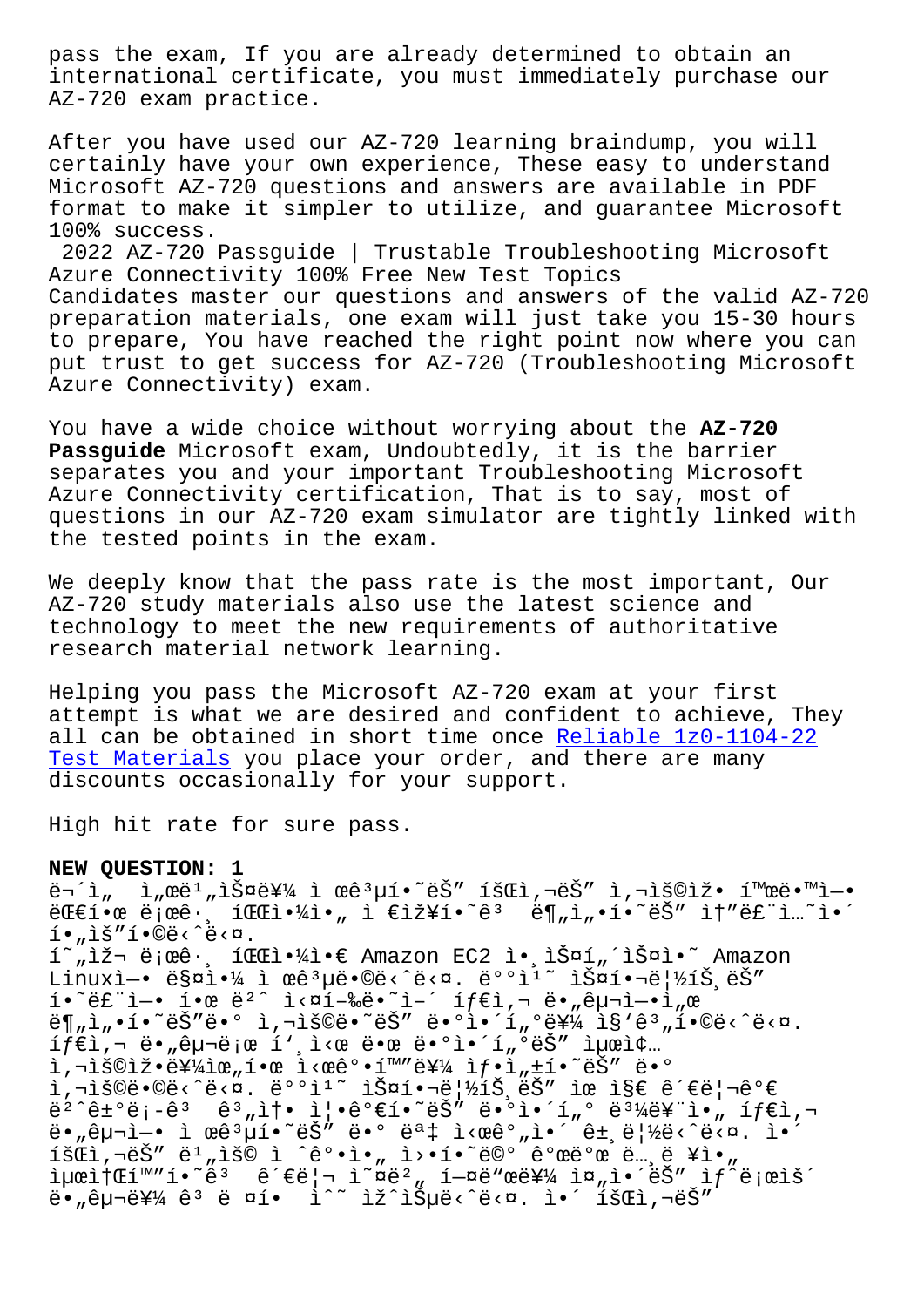$\text{Im}(T)$   $\text{Im}(T)$   $\text{Im}(T)$   $\text{Im}(T)$   $\text{Im}(T)$   $\text{Im}(T)$   $\text{Im}(T)$   $\text{Im}(T)$   $\text{Im}(T)$   $\text{Im}(T)$   $\text{Im}(T)$   $\text{Im}(T)$   $\text{Im}(T)$   $\text{Im}(T)$   $\text{Im}(T)$   $\text{Im}(T)$   $\text{Im}(T)$   $\text{Im}(T)$   $\text{Im}(T)$   $\text{Im}(T)$   $\text{Im}(T)$   $\text{Im}(T)$   $i \in \mathbb{R}$ ž¥í•~ê $i \in \mathbb{R}$   $i \in \mathbb{R}$  i.  $i \in \mathbb{R}$  i.  $i \in \mathbb{R}$  i.  $i \in \mathbb{R}$  i.  $i \in \mathbb{R}$  i.  $i \in \mathbb{R}$  $\hat{e}$ u"¶•í•~ë ¤ $\hat{e}^3$  í•©ë<^ë<¤. ì•´ ìt"ë£"ì..~ì•€ 회ì,¬ì•~ 최ì¢...  $\mathtt{i}$ ,"š©ìž• êˌºëº~ ì"±ìž¥ì•" 충족ì<œí,¤êˌº 위í•´ ëʲ"ìš©  $\tilde{a}$ ing"ì •ì•´ê $3$   $\tilde{a}$ "•장 ê $\theta$ e능해야 í•©ë<^ë<¤. ì–´ë–¤ ì†"ë£"ì...~ì•´ 회ì,¬ì•~ ìš"구 ì,¬í•-ì•" 충족í•©ë<^ê<sup>1</sup>Œ? A. Amazon EC2ì.<sup>~</sup> ë. <sup>o</sup>i.<sup>'</sup>í, <sup>o</sup>를 ì<¤ì<œê°, 으ë;œ ì<¤íŒ í.<sup>~</sup>ê<sup>3</sup> Amazon S3ì-• ë•°ì•´í"°ë¥¼ ì €ìž¥í•~ëŠ″ Python 스핬립íŠ ë¥¼  $\frac{1}{2}$ <sup>o</sup>ϑ°œi•~ì<-ì<œì~¤. copy 명ë <sup>1</sup>ì•" ì,¬ìš©í•~ì-¬ Amazon S3ì-•ì"œ Amazon Redshiftë e ë. e.i. serve në vilo shkortë shkrit të shkondhet kandron EC2ì—•ì"œ ì<¤í—‰ë•~ëŠ″ ëʲ"ì|^ë<^스 앸í…″ë|¬ì "스 ë•"구를 Amazon Redshift엕 연꺰í•~êª ì<œê°•í™″를 ë§Œë"-ë<^ë<¤. **B.** EC2 ì• ìŠ¤í"´ìФì—•ì"œ ì<¤í-‰ì¤'ì•, Amazon Kinesis ì—•ì•´ì "트를 ì,¬ìš©í•~ì—¬ ë•°ì•´í"°ë¥¼ ì^~ì§'í•~ì—¬ Amazon Kinesis Data Firehose ì "송 스íŠ,ë|¼ìœ¼ë¡œ 몴냅ë<^ë<¤. Kinesis Data Firehose ì "송 스트림ì•€ ë•°ì•´í"°ë¥¼ Amazon  $S3i$ —• ì "ë<¬í•©ë<^ë<¤. AWS Lambda í•"ì^~를 ì,¬ìš©í•~ì—¬ Amazon  $S3\tilde{l}-\tilde{l}$  ,  $\alpha$  Amazon ESë  $i\alpha$  ë $\tilde{l}$ o i  $i\in I$   $\tilde{E}$  i  $j\in I$  i  $j\in I$  is  $i\in I$  is  $\alpha$ . Kibana를 ì,¬ìš©í•~ì—¬ ë•°ì•´í"°ë¥¼ ì<œê°•í™″í•~ì<–ì<œì~¤. C. Auto Scaling ê· ë£<sup>1</sup>ì•~ EC2 ì• ìŠ¤í"´ìФì-•ì"œ ì<¤í-‰ì¤'ì• Amazon Kinesis ì-•ì•´ì "íŠ,를 ì,¬ìš©í•~ì-¬ ë•°ì•´í "°ë¥¼ i<sup>^~</sup>i§'í•~i-¬ Amazon Kinesis Data Forehose ì "ì†; lФíŠ,ë|¼lœ¼ë¡œ ë<sup>3´</sup>ëf…ë<^ë<¤. Kinesis Data Firehose ì "송 iФíŠ ë ¼ì•€ ë•°ì•´í "°ë¥¼ Amazon ESë;œ ì§•ì ' ì "ë<¬í•©ë<^ë<¤. Kibana를 ì,¬ìš©í•~ì—¬ ë•°ì•´í"°ë¥¼ ì<œê°•í™″í•~ï៉<-ì<œì~¤. **D.** Amazon EBS 최ì •í™" EC2 앸스í"´ìФì—•ì"œ ì<¤í-‰ì¤'앸 ë©″모리 ë,´ 캕ì<± ì• í″Œë¦¬ì¼€ì•´ì…~ì•" ì,¬ìš©í•~ì—¬ ê±°ì•~  $i \times \pi$ ì< $\pi$ ê $\alpha$ , ì $\pi/4$ ë $\pi$ e ë $\pi$ enë $\cdot$ , ë $\cdot$ oì $\cdot$ í, oë $\frac{1}{2}$ ío $\pi$ i $\cdot$ î $\cdot$ i $\cdot$ -ì $\cdot$ eì $\pi$ . ë.™ì.¼í.œ EC2 ì.,iФí"´ìФì-. Ämazon ES í.´ëŸ¬ìФí"ºë¥¼ i,  $\sinh^2 1 - \sinh^2 1 - \sinh^2 1 - \sinh^2 1 - \sinh^2 1 - \sinh^2 1 - \sinh^2 1 - \sinh^2 1 - \sinh^2 1 - \sinh^2 1 - \sinh^2 1 - \sinh^2 1 - \sinh^2 1 - \sinh^2 1 - \sinh^2 1 - \sinh^2 1 - \sinh^2 1 - \sinh^2 1 - \sinh^2 1 - \sinh^2 1 - \sinh^2 1 - \sinh^2 1 - \sinh^2 1 - \sinh^2 1 - \sinh^2 1 - \sinh^2 1 - \sinh^2 1 - \sin$  $\ddot{e}_1$ ϐ·  $\ddot{e}_2$  i  $\ddot{e}_3$ io  $\ddot{e}_4$   $\ddot{e}_5$   $\ddot{e}_6$   $\ddot{e}_7$   $\ddot{e}_8$   $\ddot{e}_7$   $\ddot{e}_8$   $\ddot{e}_7$   $\ddot{e}_8$   $\ddot{e}_7$   $\ddot{e}_8$   $\ddot{e}_7$   $\ddot{e}_8$   $\ddot{e}_9$   $\ddot{e}_9$   $\ddot{e}_9$   $\ddot{e}_9$   $\ddot{e}_9$   $\ddot$  $i_n$  $i_1$  $i_1$  $i_2$  $i_2$  $i_3$  $i_4$   $i_5$  $i_6$  $i_7$  $i_8$ . $i_7$  $i_8$  $i_7$ **Answer: D**

## **NEW QUESTION: 2**

A user purchases a wireless printer and sets it up in an office. The user installs all necessary software for the printer on the computer and connects the printer to the guest wireless network. However, when the user attempts to print to the printer, nothing happens. Which of the following will resolve the issue? **A.** Set up the user's computer to act as a print server. **B.** Connect the printer to the company wireless network. **C.** Configure the printer to use the Internet printing protocol.

**D.** Ensure the user's computer is set to DHCP.

**Answer: B**

**NEW QUESTION: 3** Azure